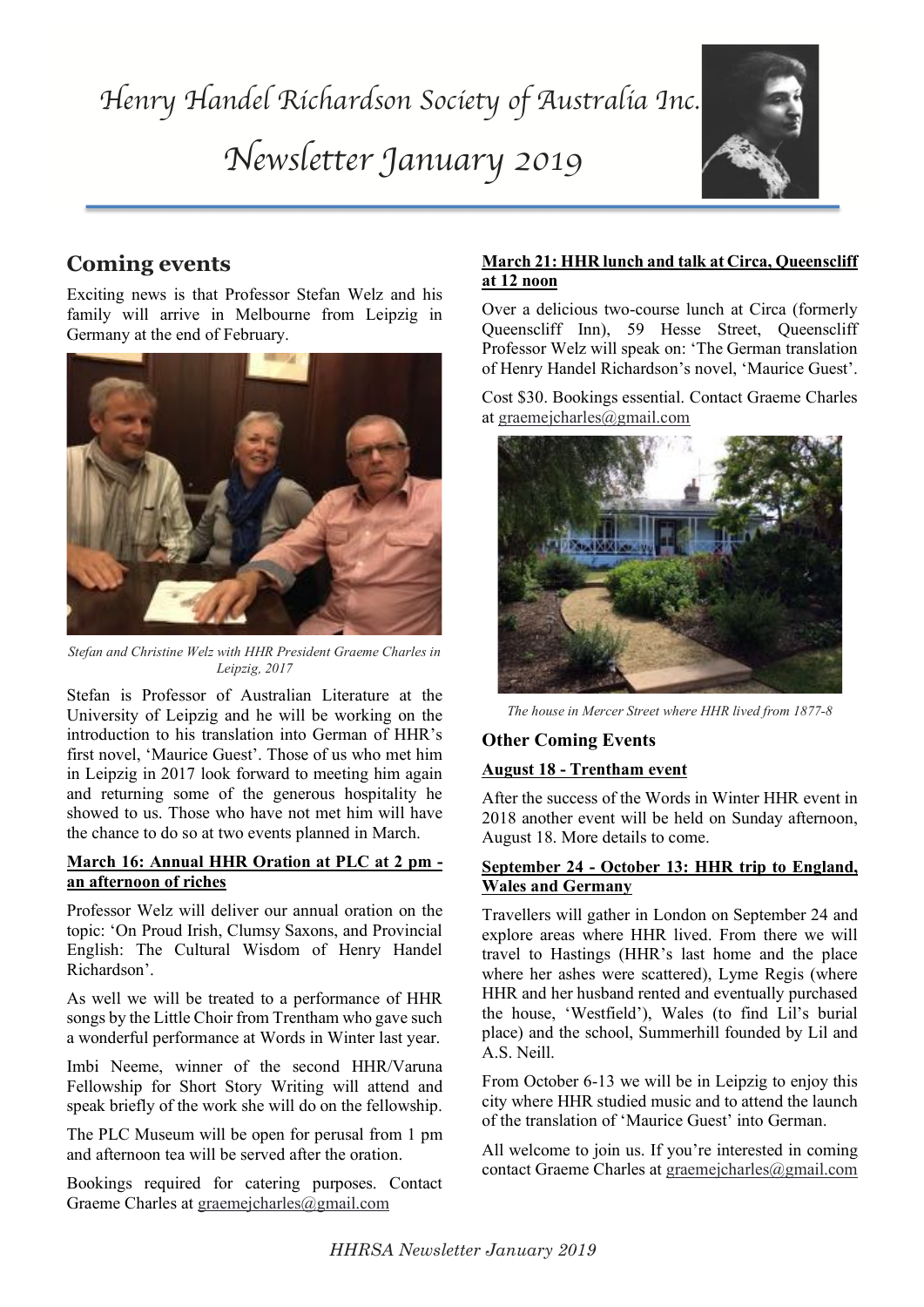### **2020: HHR's 150th birthday and 50th celebration in Chiltern**

Plans are underway to make this a significant occasion. Any ideas welcome.

Graeme Charles will approach the Shire to see whether HHR and her time in Chiltern can be acknowledged permanently on Chiltern entrance signposting.

## **The joys and sorrows of reading**  *Maurice Guest*

What better time to read or re-read HHR's first novel. *Maurice Guest*, with the prospect of Professor Welz's visit bringing us his particular perspective on this great work.

Most of us have read *The Getting of Wisdom* and *The Fortunes of Richard Mahony*, but *Maurice Guest* remains a stumbling block for many. Readers typically comment that they find it difficult to get into the book. Gloria Banks of Chiltern said that on her first attempt she found it too detailed and slow. It was the 2017 HHR trip to Germany that changed that for her: 'Being in Leipzig, everything just clicked,' she said. She read it all and loved it.



*Gloria Banks (left) and Carolyn Mooney at the Conservatorium Archive, Leipzig*

Not everyone can travel to Leipzig to read this novel. Roslyn Ives studied this book with her book group. 'My heart sank when I went to pick up *Maurice Guest* from the library. It was huge and weighs a  $\text{lot} - \text{no good for}$ reading in bed. It's a 1998 edition with several intros and other explanations, so I decided to just read the text itself as I'm currently pressed for time. Well, her writing is a knockout. She has managed to present, for the reader, a detailed interior of Maurice's thinking/recollections along with the joyous and lifeaffirming observations of his surroundings. I'm impressed. Could she have been influenced by Proust?'

Melbourne writer, Maureen McCarthy (author of *The Convent*, *Queen Kat, Carmel and St Jude Get a Life*, *Ganglands* and many more) said, 'It took me a little

while to get into it but before I knew it I was totally hooked. I ended up really loving it. What an extraordinary story.'

For those who haven't read it, the message behind all this seems to be to keep going past those early chapters.

For many of us our first reading of *The Getting of Wisdom* and *The Fortunes of Richard Mahony* (or at least the first volume of the trilogy, *Australia Felix*) was as a school text. Perhaps these two are more readily enjoyed because of their familiar Australian setting, however publisher Carmen Callil, in her essay 'The Enigmas of Love' (introduction to the Text Classics edition of *Maurice Guest*), makes an interesting point about this:

'Its inspiration came from a childhood spent in uncharted places unknown to the denizens of Berlin or Vienna, Norway or Russia.'

Callil says of the one Australian character, Louise Dufrayer: 'she is a new woman, living in a new world.'

Callil speaks of the novel as 'a study of erotic obsession and the nature of genius which continues to have a strange effect on all those fortunate enough to read it.'

Callil was first given the book by the British writer, Antonia White, who thought it one of the greatest novels of the twentieth century.

Those readers who have made it to the end will appreciate Callil's final comment in her essay: 'It remains a great novel, one that, once it grasps your imagination is impossible to put down for more than a moment, leading every reader into a dreamtime remembrance of the terrible pain the human heart is heir to.'

('The Enigmas of Love' was originally published in *The Guardian* and is available to read online.)

## **Birthday celebrations at Lake View, 2019**

Temperatures have been soaring in north-eastern Victoria in the last couple of months but this did not deter the fifty or so people from Chiltern and surrounds and members of the HHR Society who gathered under the shady trees at Lake View for the annual HHR birthday celebration.

Once again Anne Vyner had done a sterling job in maintaining and preparing the garden despite the heat. As we arrived at the house we caught a brief glimpse of Anne giving the garden a final watering and skilfully evading our cameras. Although she ensures that she herself is invisible, her work is visible everywhere and we are all especially appreciative of it on January 3.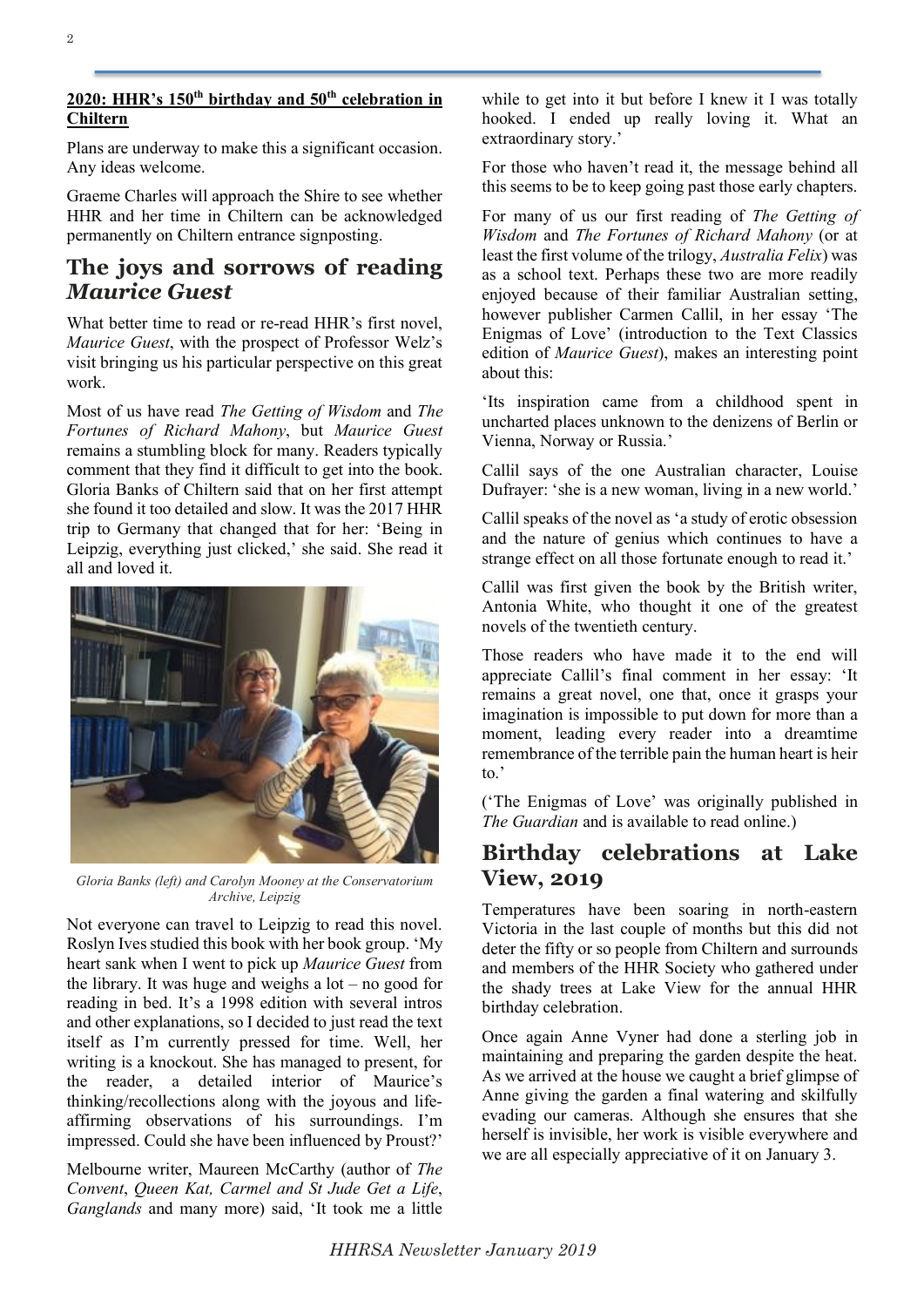

Thanks also, as always, to Beryl Pickering, who does a wonderful job as manager of Lake View, and thanks to her helpers.



*Beryl Pickering*

The book stall is becoming a regular feature at our Society gatherings, managed skilfully by member, Di Parsons. Text Classics editions of *Maurice Guest*, *The Getting of Wisdom* and *The Fortunes of Richard Mahony* were on sale, as well as *HHR in Maldon* and *The life of Walter Richardson*.



*Di Parsons and Helen Macrae at the book stall*

(Di also runs a second hand book shop at Trentham – contact her on the bookcamel@gmail.com for opening hours. She has a special interest in HHR books.)

Pleasant background music was provided by Mark Stephens from Beechworth as picnic baskets were unpacked and we settled at the tables, covered with cloths provided by Gloria Banks. Thanks to Gloria for all her help.



*Mark Stephens* 

A few of us were lucky enough to attend Barb Finlayson's talk on HHR and Spiritualism in Bendigo last year and Barb kindly agreed to give a shorter version at the picnic tea.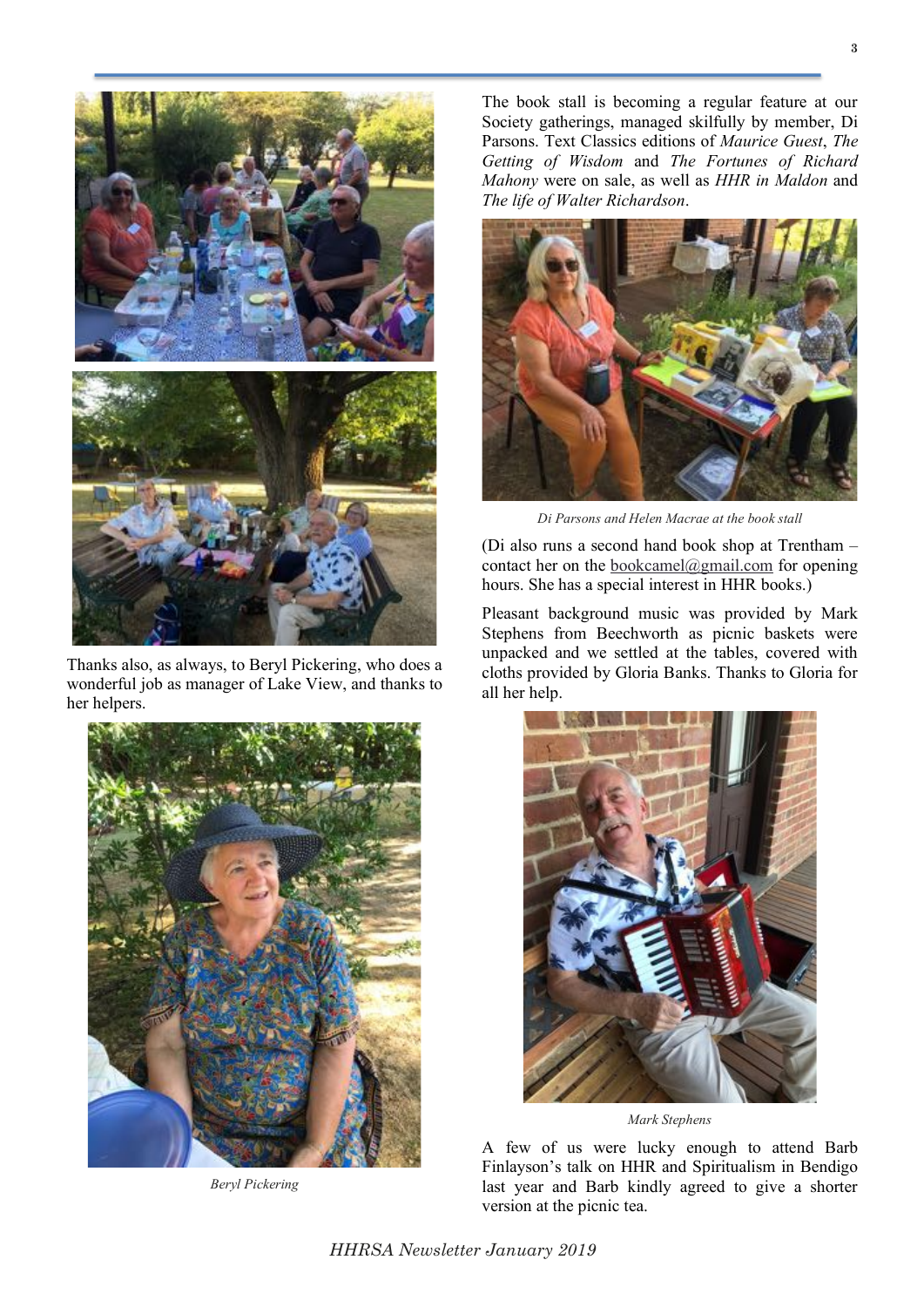The longer version of the talk is available on our website www.henryhandelrichardson.org.au under 'Orations and Other Papers'.



*Barb Finlayson*



*Attentive listeners*



*Barb Finalyson cuts the cake made this year by Heather Payne*

An interesting contribution to the evening came from Michelle Price who had just sent a Twitter message about HHR to the publisher, Carmen Callil. Michelle has offered to create a Twitter account for the HHR Society. Many thanks, Michelle.

## **Varuna Writers House and the HHR Writing Fellowship**

Varuna Writers House made a recent Facebook posting about Imbi Neeme, the winner of the second HHR Fellowship for Short Story Writing. Veechi Stuart, executive director of Varuna reported: 'We had a lovely response to the Facebook posting about Imbi and the HHR fellowship, with a whole heap of comments and shares, and over 700 people 'engaging' with the post. It was really great to see.'



*Imbi Neeme*

## **Welcome to new member:**

Jane Roots from Chiltern